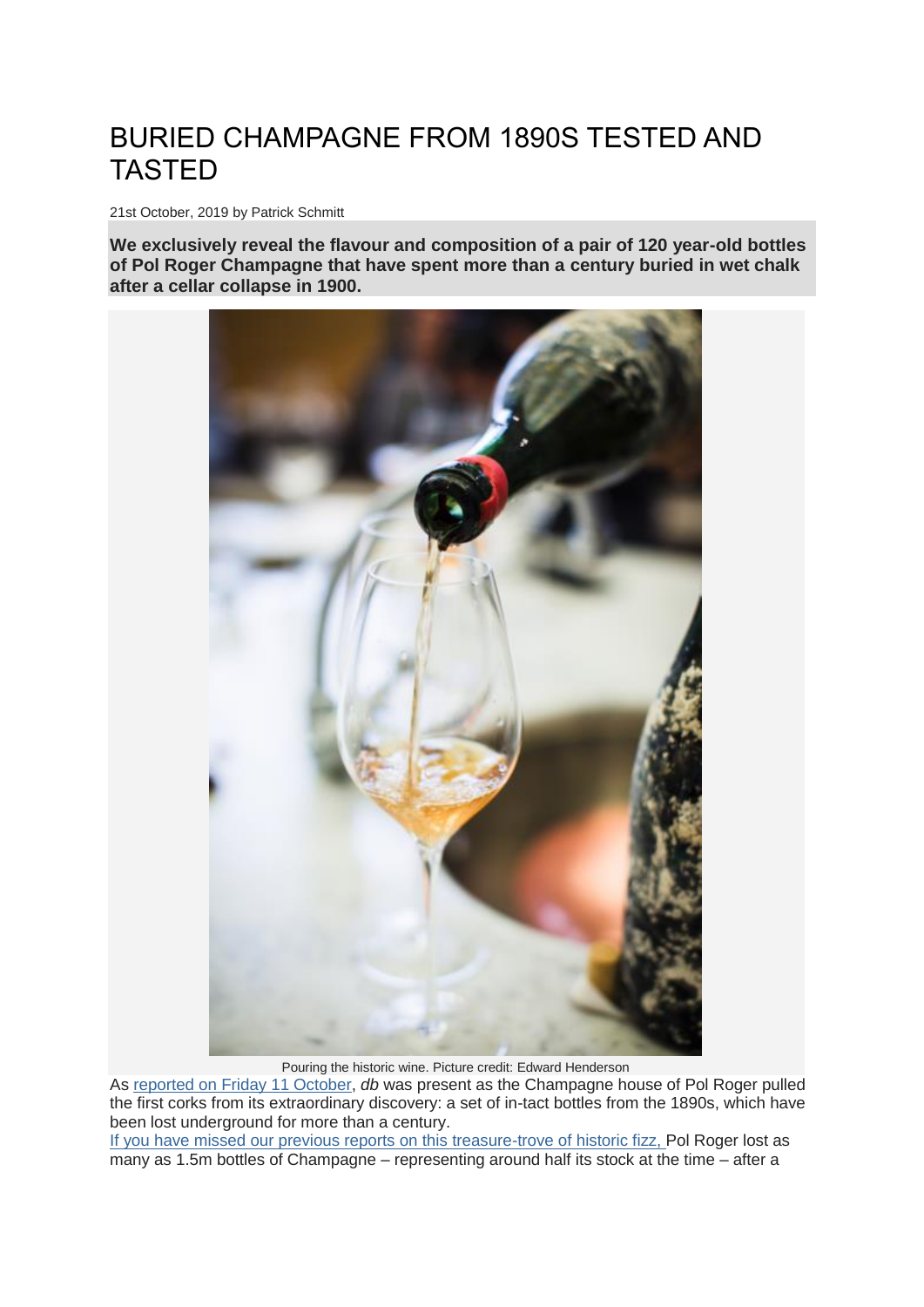period of heavy rain caused its underground cellars to cave in during the night on 23 February 1900, burying the fizz in wet chalk and clay.

However, on 15 January 2018, while Pol Roger was beginning the process of building a new packaging facility above the site of the collapsed cellars, the Champagne producer discovered a void.

Among large amounts of broken glass, over the course of several days of careful digging, Pol Roger [found 23 in-tact bottles, which it removed, and sealed with wax.](https://www.thedrinksbusiness.com/2018/02/pol-roger-unearths-champagne-from-1890s/)

So what where they? While it's difficult to give an exact vintage, the Champagne house believes that the bottles hail from harvests from 1887 to 1898, with the two that were opened in *db's* presence likely to be from either 1897 or 98, because both wines contained no sugar, suggesting that they were either still wines, or, most likely, Champagnes that were undergoing secondary fermentation at the time of the cellar collapse – which would have meant that they yet to be disgorged and given a dosage (the addition of sugar and wine).

Following analysis of the liquid, Pol Roger can confirm that the bottles contained wine with less than 1 gram per litre of residual sugar, and no malic acid, which meant that the liquid had undergone the malo-lactic conversion.

It was also discovered that the wines had a pH of 3.2, and an abv of 13%. The latter is quite high for Champagne, but could be the result of chaptalisation, which is the addition of sugar to the grape must to increase the alcohol level in the final wine.

As for the grape composition, the wines would have most likely contained around 80% Pinot Noir and 20% Chardonnay, as Champagne at that time was mostly planted with the former red grape.

Also, the fizz made during that period would all have been from a single harvest – as opposed to today's Champagne, which is most-commonly made as a blend of vintages.

Pol Roger cellar master Damien Cambres described the first Champagne, which had lost its fizz, as containing aromas of spice and vanilla, comparing the nose and flavours in the wine to aged Cognac.

The second, which had also lost its sparkle, seemed to have a bit more "volume" according to Cambres, with "extraordinary freshness, citrus and exotic fruit".

Both wines amazed the attendees due to their lively character, and, despite their ancient state, the fact they were still pleasant to drink.

My notes on the wines can be seen below: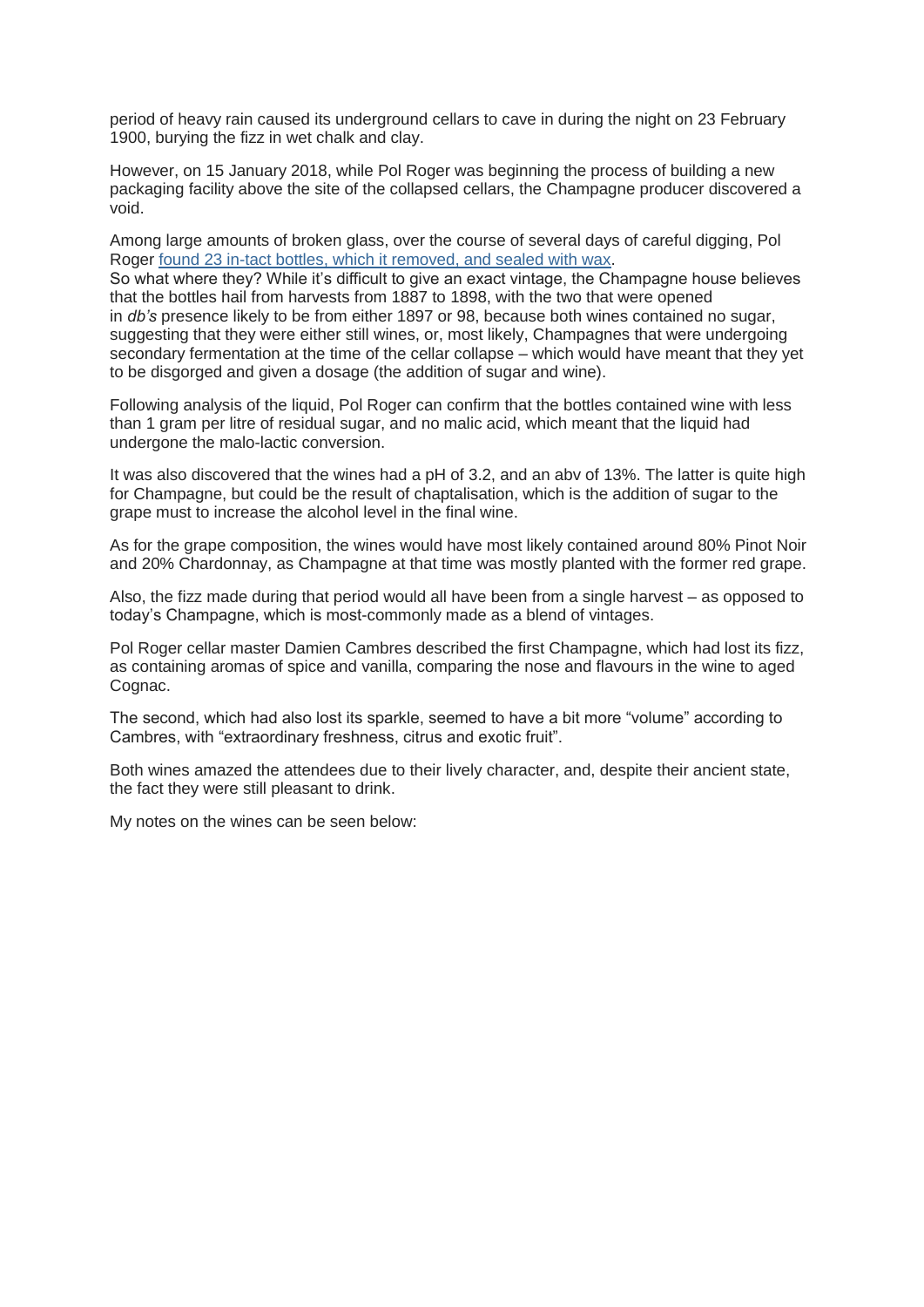

## The two in-tact bottles from the 1890s. Picture credit: Edward Henderson

## **Bottle 1**

Appearance: A glowing amber colour, with a fine cloud of sediment.

Nose: Initially shows caramelised notes like very old Madeira, along with some oxidative bruised apple characters, as one would expect from aged Champagne.

Palate: Layered, aged and complex, and, if I had this blind, I would think it was very old dry Amontillado sherry or Sercial Madeira, with aromas of old fireplaces, antique furniture, burnt caramel, and then a fresh, cleansing finish and some warmth.

As the wine evolves in the glass, following a second tasting, it reveals more alcohol warmth, and some salty notes, along with bread, and touch of apple, hay, and a grippy dryness on the finish, like a combination of aged Amontillado and brandy.